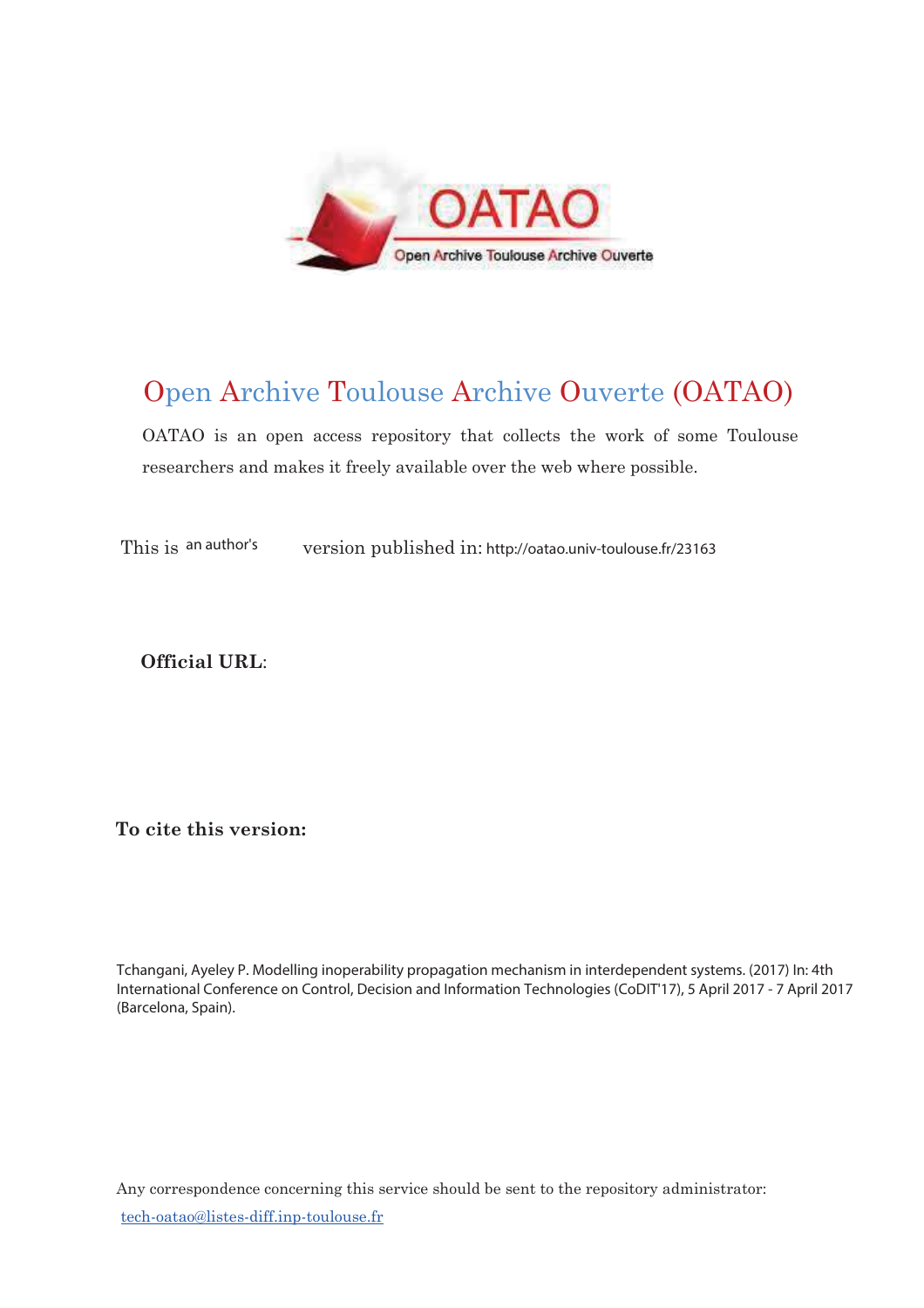# Modelling Inoperability Propagation Mechanism in Interdependent Systems

Ayeley P. Tchangani Université Fédérale Toulouse - Midi Pyrénées Laboratoire Génie de Production, 47 Avenue d'Azeirex, 65016 Tarbes, France E-mail: ayeley.tchangani@iut-tarbes.fr

*Abstract*—This communication considers the issue of deriving a model to describ how the inoperating level of a particular system (a production unit, a transportation system, an energy supply plant, etc.) of interconnected or interdependent systems (neworking and interdependency are interchangeable in this communication) will impact the operating level of other systems for the purpose of analysis, simulation, prediction, risk assessment, etc. The mechanism of such impacting process may be very complex; for instance to impact the operating level of a system the inoperability of another system may need to reach a certain level (threshold), to combine (synergy) with other events or situations; there may exist some preemptivity condition (that is to destabilize a given system some particular conditions must be satisfied). The main purpose of this communication is therefore to establish a model of inoperability propagation in a networked systems when taking into account as much as possible phenomena such as thresholding, synergy, resilience, etc. Necessity of synergy appeals for a synergetic aggregation operator; to this end, we propose to consider using Choquet integral associeted with a weighted cardinal fuzzy meaure (wcfm) as the appropriate aggregation operator. Furthermore this association leads to a straightforward formula to compute the integral.

*Keywords*—*Inoperability Propagation, Networked Systems, Risk Assessment and Management, Choquet Integral, WCFM, IIM.*

# I. INTRODUCTION

Capabilities of many systems (transportation infrastructures, energy and water supply infrastructures, communication infrastructures, production infrastructures, financial infrastructures, etc.) that facilitate modern life in many ways result from their highly interconnection. But, as interconnection increase capability of each individual component system, it increases by the way its vulnerability due to its dependence on the operability level of other systems. Indeed, operations of water supply systems, financial systems, communication systems, for instance rely heavily on the operability level of energy supply system and so on. Modeling adequately interactions of these systems is therefore a fundamental issue for analysts in order to dispose of tools that permit them to describe, to analyze, to predict, to control, etc., as accurate as possible the behavior of these systems. But, a sound modeling process must rely on adequate and most representative scientific tools. First approaches to address interactions modeling of large scale systems come probably from works done by economists among which input-output model (IOM) derived by Wassily Leontief, see [4] [5] [6], to analyze American economy is the most popular one. Indeed, the modeling capacities of this model lead to its adaptation in other domains such as risk assessment and management and dependability analysis, in order to study how local perturbation propagate through a large scale interconnected systems and estimating the resulting operability level using the so called inoperability input-output model (IIM), see [2] [7] [9].

Though models built upon IIM approach are widely used in literature for modeling interactions between component systems of many systems and do give good results, for complex behavior and large scale systems, they may reveal some modeling weakness due among other to how input information are combined (aggregation) to produce output at each component system. Some drawbacks of these approaches for interconnected systems modeling and analysis are related to lack of *synergy* and *preemptivity* consideration of some input signals that are described below.

- There are no real interactions between inputs in the transfer function (transformation of inputs to output at each system) as just a weighted mean is realized whereas sometime some synergy is needed between inputs to produce an output.
- For some systems, their disturbance can not be triggered if the global and/or individual effects of their inputs do not exceed some given thresholds; this is not taken into account in IIM approach nor in some similar modeling tools such as fuzzy cognitive maps (FCM), see [3] [13].

To attempt to overcome drawbacks enumerated previously, and building on IIM approach we propose to aggregate input signals using Choquet integral [1], an aggregation operator that allows taking into account relationships between elements to aggregate.

The remainder of this communication is organized as following: the second section is devoted to presenting the main problem and the modelling process as well as assumptions on which the modelling process rely; section three presents an example to show how the model can be used in real world application situation and the fourth sections concludes the communication.

#### II. STATEMENT OF THE PROBLEM AND MODELLING

We consider a system of  $n$  interconnected component systems or entities (to be understood in a very large way where a component system may be a physical infrastructure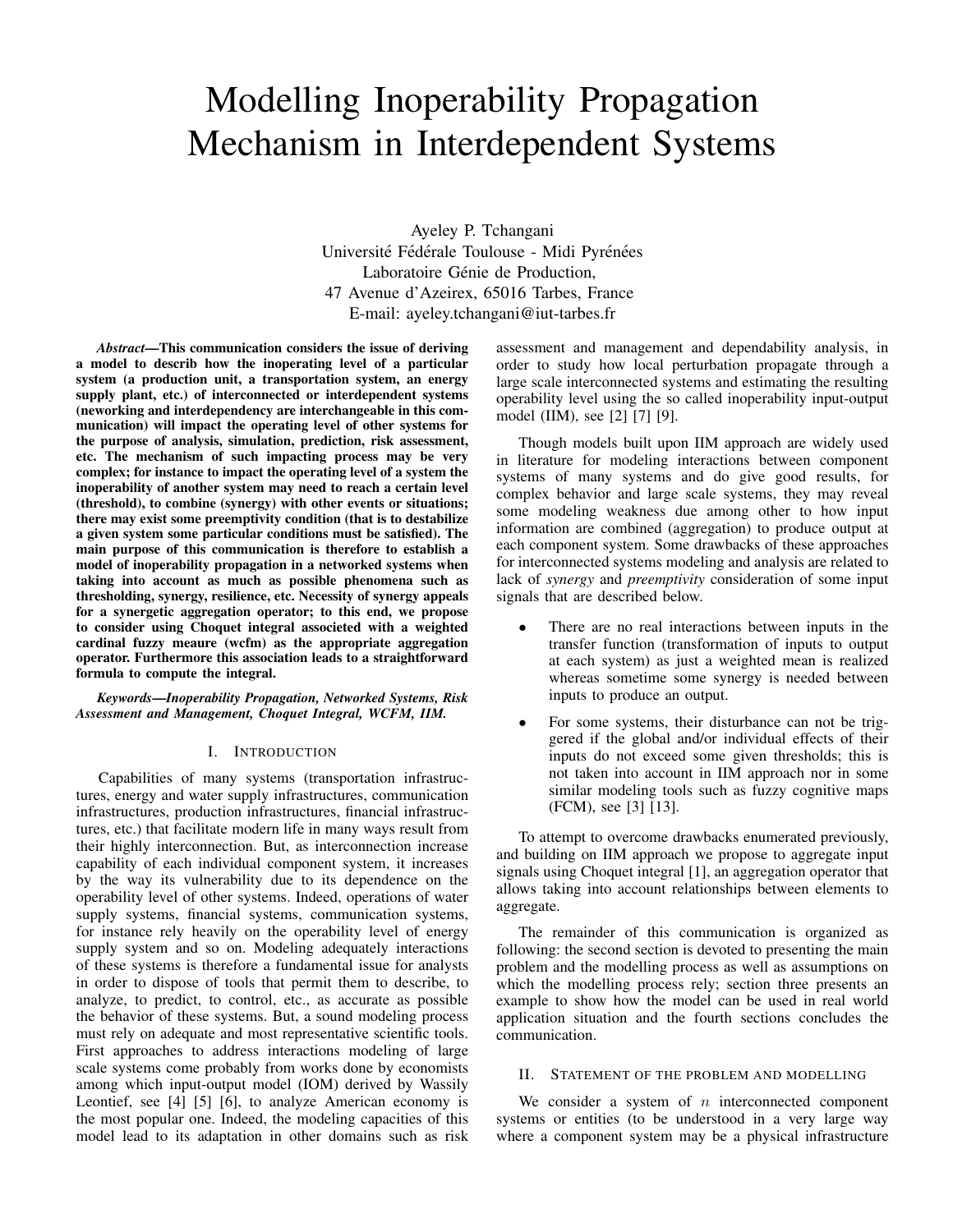asset such electrical energy plant, an economical sector such as agriculture, a social sector such as education, or even a component within a system such as battery in a car, etc.) which structure is described by a directed graph that is a couple  $(N,$  $E$ ) where N is the set of nodes, each node representing a component system and  $E \subseteq N \times N$  is the set of directed arcs; an arc  $(i, j) \in E$  means that inoperability of node i will impact the inoperability of node  $j$ . Without loss of generality, we consider the state of a component system  $i$  to be determined by the parameter or indicator  $x_i(t) \in [0, 1]$  that represents its inoperability level at time instant  $t$  meaning that the system is operating at  $1 - x_i(t)$  of its capacity at time instant t;  $x_i(t) = 0$  means that this system is fully operational at time t and  $x_i(t) = 1$  signifies that the system is out of service. The state of this almost system of systems (some component systems may not be fully independent from others) at time instant t is therefore determined by the vector  $x(t)$  defined by equation (1)

$$
\mathbf{x}(t) = \begin{bmatrix} x_1(t) & x_2(t) & \dots & x_n(t) \end{bmatrix}^T.
$$
 (1)

From now the main purpose is to determine the evolution of inoperability level  $x(t)$  of the system given actual conditions; this process is obtained in two steps, obtaining the overall destabilizing effect at the input of each node  $i$  and deriving its dynamics that is how  $x_i(t + 1)$  will be obtained from  $x_i(t)$ and the overall destabilizing effect due to inoperability of its input nodes. We consider that the overall effect of inoperability conditions of other nodes on the actual node  $i$  is obtained by aggregating their inoperability level. The aggregation process may constitute a complex process depending on how the global effect is obtained from individual inoperability levels  $x_k(t)$ . In the case of destabilization, one can reasonably consider that these effects behave in synergy that is, two destabilizing events that happen simultaneously will have more effect than the some of their effect if they happen separately; a well known aggregation operator to take into account such behavior is the so called Choquet integral associated to a synergetic fuzzy measure or capacity. But, in practice, most of the time the inoperability of an input may not have effect on the destabilized node until it exceeds some thresholds: a phenomenon we refer to as trigging process. The modeling process will therefore consists in three steps namely modeling trigging process, modeling aggregation process and finally modeling dynamics of the behavior; these processes will be carried up in the following paragraphs; assumptions upon which models are derived will be embended in the text because of lack of space.

### *A. Trigging process*

In practical situation, trigging process is certainly a very complex process; it may consist in global destabilizing effect reaching some threshold or individual effect going beyond a certain level. In a very simply way, let us denote by  $\theta_i(\mathbf{x}_{-i}(t))$ the trigging indicator of the inoperability process of node  $i$  at time t defined by the following:  $\theta_i$  ( $\mathbf{x}_{-i}(t)$ ) = 1 if inoperability of *i* triggered at time t and 0 if not where  $x_{-i}(t)$  stands for components of vector  $\mathbf{x}(t)$  without  $x_i(t)$ . As expressed in introduction section, different phenomena may influence how effects combine at the input of a node; in this communication we consider two main such interactions properties, namely thresholding and synergy. Thresholding process take place at the input of nodes and is related to the fact that for an input to exerts its effect, its activity level must be beyond some threshold; let us define these thresholds as follows,  $x_{j,i}^0$  is the minimum inoperability level of node  $j$  required at the input of  $i$ to trigger its inoperability process; we define by  $\delta_{j,i}(x_j(t))$ , the indicator of trigging defined as:  $\delta_{j,i}(x_j(t)) = 1$  if  $x_j(t) \ge x_{j,i}^0$ and 0 otherwise. From this, we consider two extreme trigging processes: independency for trigging at the input of a node and simultaneity trigging procedure as defined in the following items.

Independent case: here the overall trigging do not depend on simultaneous trigging of each input, that is the trigging indicator is given by equation (2)

$$
\theta_i\left(\mathbf{x}_{-i}(t)\right) = 1\tag{2}
$$

and therefore the vector  $x_{-i}(t)$  at the input of node i is given by equation (3)

$$
[\mathbf{x}_{-i}(t)]_k = \delta_{k,i}(x_k(t))x_k(t)
$$
\n(3)

which ensures that the impact of a no trigged input at a node is null.

Simultaneous trigging case: in this case for the inoperability process of a node to trigger each of its input must trigger; the trigging indicator  $\theta_i$  (**x**<sub>-i</sub>(t)) will be given in this case by equation (4)

$$
\theta_i(\mathbf{x}_{-i}(t)) = \left(\prod_{j,j \neq i} \delta_{j,i}(x_j(t))\right) \tag{4}
$$

Of course many complex trigging processes may exist in practice; once the trigging is operated, the aggregation that is how effect combine at the input of a node can begin; this is the purpose of the next paragraph.

#### *B. Aggregation of the input impacts*

We make an a priori assumption that when confronted to destabilizing effect, the principle of the whole is more than the sum apply so that the aggregation of effects at the input of any node must be done in synergetic way. In this situation the global effect at the input of a node does not consist in just cumulating effect but much more in the sense that the combine effect is beyond the sum of individual effect. In this condition, aggregation process must take into account this synergetic behavior of input effect. Among aggregation operator that respect this issue, Choquet integral associated to a synergetic or super additive fuzzy measure or capacity is well suited here. In this paragraph this kind of aggregation operators will be introduced with a particular emphasis on Choquet integral associated to a weighted cardinal fuzzy measure (wcfm for short) developed by the author and that leads to two improvements:

- a straightforward formula to compute the integral;
- a practical intuitive way to determine the associated fuzzy measure as opposed to difficulties encountered for this purpose in the literature.

When a set  $N = \{1, 2, ..., n\}$  of attributes with numerical measures vector  $x = \begin{bmatrix} x_1 & x_2 & \dots & x_n \end{bmatrix}$  must be aggregated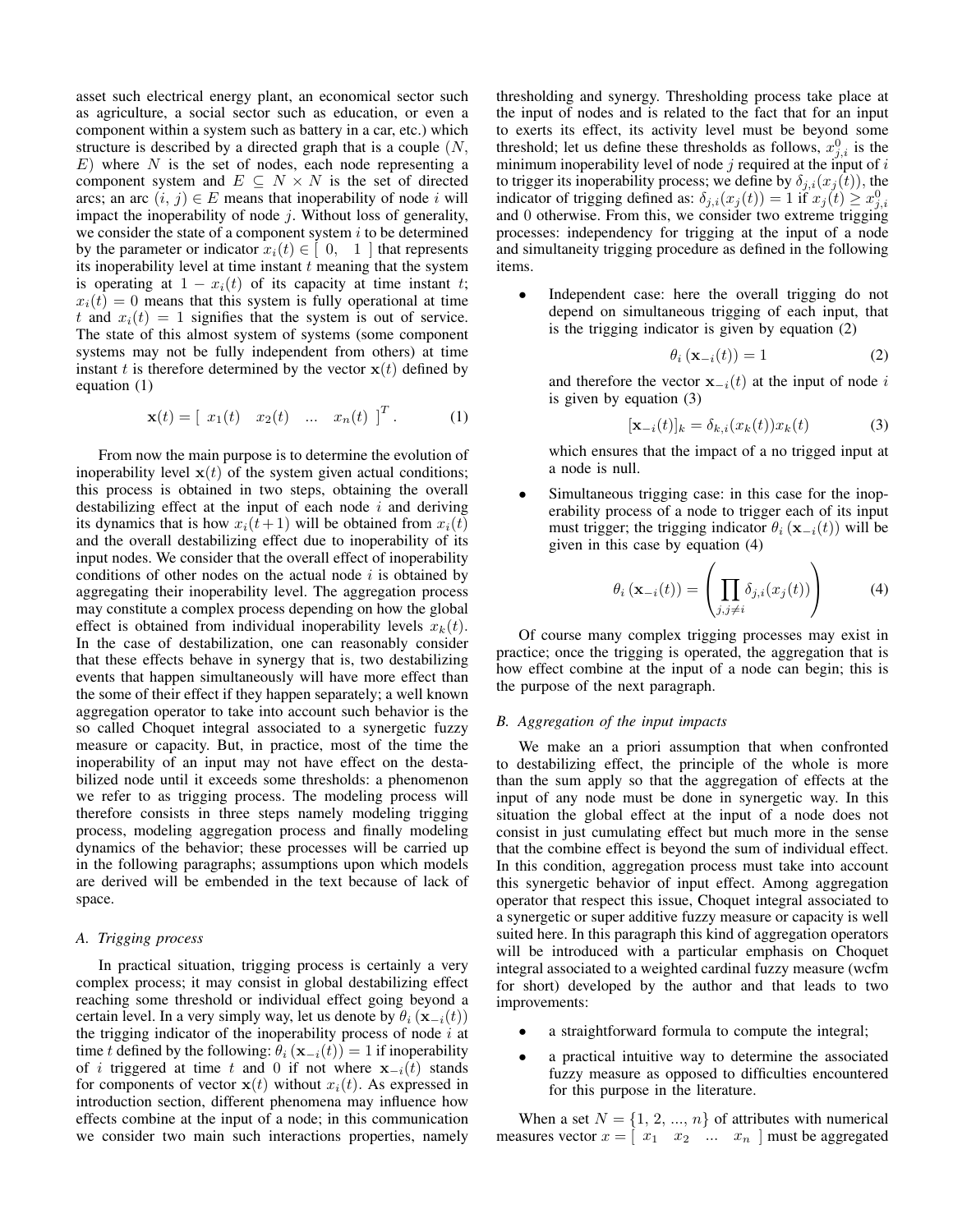using Choquet integral, the first and primary thing to do is to define a fuzzy measure or a capacity over the set  $N$ ; definition of such fuzzy measure or capacity is given below.

Let  $N = \{1, 2, ..., n\}$  be a set of n elements. A capacity or fuzzy measure over N is a set function  $\mu: 2^N \to [0, 1]$ verifying  $\mu(\emptyset) = 0$ ,  $\mu(N) = 1$ , and  $\mu(A) \leq \mu(B)$  whenever  $A \subseteq B$ .

From a capacity  $\mu$  over N one can determine the interaction indices  $I_{ij}$  (that can be helpful in practice to derive such fuzzy measure) between two elements i and j, see [11], with the following meanings.

- $I_{ij} > 0$  means that elements i and j considered individually are not important whereas when considered together they become important; thus there is synergy or complementarity between them.
- $I_{ij} < 0$  means that elements i and j are individually important but taken together the importance does not increase much more that is these attributes are substitutable, there is redundancy.
- $I_{ij} = 0$  means that elements i and j are independent.

Another interesting index associated with a fuzzy measure and that measures the importance or power of a given element i is the so called Shapley index  $\phi_i$ , see [11].

Once an appropriate fuzzy measure is defined, one can consider Choquet integral (defined below, see [1]) as an aggregation operator.

Let  $\mu$  be a capacity or fuzzy measure over N and x the numerical values vector of elements of  $N$ . The Choquet integral  $C_{\mu}(x)$  of x with regard to  $\mu$  is given by equation (5)

$$
C_{\mu}(x) = \sum_{i=1}^{n} (x_{\sigma(i)} - x_{\sigma(i-1)}) \mu(A_i); \tag{5}
$$

where  $\sigma$  is a permutation over N such that the order of equation (6) is respected

$$
x_{\sigma(1)} \le x_{\sigma(2)} \le \dots \le x_{\sigma(n)}; x_{\sigma(0)} = 0; \tag{6}
$$

and the subset  $A_i$  is given by equation (7)

$$
A_i = \{\sigma(i), \sigma(i+1), ..., \sigma(n)\}.
$$
 (7)

One can see immediately that difficulty of using Choquet integral as an aggregation operator in practice comes from the necessity to define a fuzzy measure that necessitates specifying  $2^{|N|} - 2$  coefficients representing the measure of subsets of N other than  $\emptyset$  and N. Thus, if the interaction nature (synergy, redundancy or independence) between elements to aggregate and/or their importance in terms of Shapley index or their interaction indices for instance, are known, this can guide fuzzy measure definition. Rightly, in systems dynamics next state of a systems will results from synergetic aggregation of the state of systems influencing its along with other possible phenomena. Positioning this communication in this framework we propose to use Choquet integral associated to a WCFM, see [11], that is briefly recalled in the following paragraph.

*1) Choquet integral associated to a WCFM:* Generically, let us consider as known a relative importance weight  $\omega_i$  (with the condition  $\sum_{i \in N} \omega_i = 1$ ) for each element i of the set N of elements to aggregate that we compactly represent by vector  $\omega$  with  $\omega(i) = \omega_i$ ; a wcfm  $\mu_{\omega}$  associated to vector  $\omega$  is given by equation  $(8)$ , see [11].

$$
\mu_{\omega}(A) = \frac{|A|}{|N|} \left(\sum_{i \in A} \omega_i\right), \forall A \subseteq N. \tag{8}
$$

It is shown in [11] that a weighted cardinal fuzzy measure (WCFM) over  $N$  leads to interactions indices given by  $I_{ij} = \frac{\omega_i + \omega_j}{|N|}$  so that instead of relative weighting vector if the interaction matrix I is given then the associated wcfm denoted  $\mu$ <sub>I</sub>, is defined by the following equation (9)

$$
\mu_{\mathbf{I}}(A) = \frac{1}{2} \left( \sum_{i \in A} \sum_{j \in A} I_{ij} \right), \forall A \subseteq N. \tag{9}
$$

The interactions indices associated to this measure must verify the following conditions:

- interactions indices associated to fuzzy measure defined by equation (8) are symmetric, that is  $I_{ij} = I_{ji}$ ;
- they must satisfy  $\sum$ i∈N  $\sum$ j∈N  $I_{ij} = 2$  where N is the universe of elements to aggregate.

In the same way Shapley indices are given by  $\phi_i = \frac{\omega_i}{2} + \frac{1}{2|N|}$  (see [11]), so that if these indices satisfying  $\phi_i \ge \frac{1}{2|N|}$   $\forall$  $i$  are known (supplied by experts for instance), one can deduce the corresponding relative importance degree as  $\omega_i = 2\phi_i - \frac{1}{|N|}$ and so one can defined the corresponding wcfm as given by equation (10)

$$
\mu_{\phi}(A) = \frac{|A|}{|N|} \left( \sum_{i \in A} \left( 2\phi_i - \frac{1}{|N|} \right) \right) \tag{10}
$$

where  $\phi$  is the Shapley indices vector.

This is an interesting thing as in some situations, it may be more convenient to experts to estimate the synergy of interaction of elements at the input of a node. These parameters can be obtained using, for instance, analytic hierarchy process (AHP) approach, see [8], as sketched in the following. The Choquet integral  $C_{\omega}^{wcfm}(x)$  (when relative importance degrees vector  $\omega$  is known), or  $C_1^{wcfm}(x)$  (in the case where the matrix of interaction indices **I** is available), or  $C^{wcfm}_{\phi}(x)$  (in the case where the Shapley indices vector is given) of numerical vector  $x$  associated to the corresponding WCFM is therefore given by equations,  $(11)-(13)$ 

$$
C_{\omega}^{wcfm}(x) = \sum_{k=1}^{n} \left\{ \mu_{\omega}(A_k) \left( x_{\sigma(k)} - x_{\sigma(k-1)} \right) \right\};\qquad(11)
$$

$$
C_{\mathbf{I}}^{wcfm}(x) = \sum_{k=1}^{n} \left\{ \{ \mu_{\mathbf{I}}(A_k) \} \left( x_{\sigma(k)} - x_{\sigma(k-1)} \right) \right\};\tag{12}
$$

$$
C_{\phi}^{wcfm}(x) = \sum_{k=1}^{n} \{ \{ \mu_{\phi}(A_k) \} \left( x_{\sigma(k)} - x_{\sigma(k-1)} \right) \}; \quad (13)
$$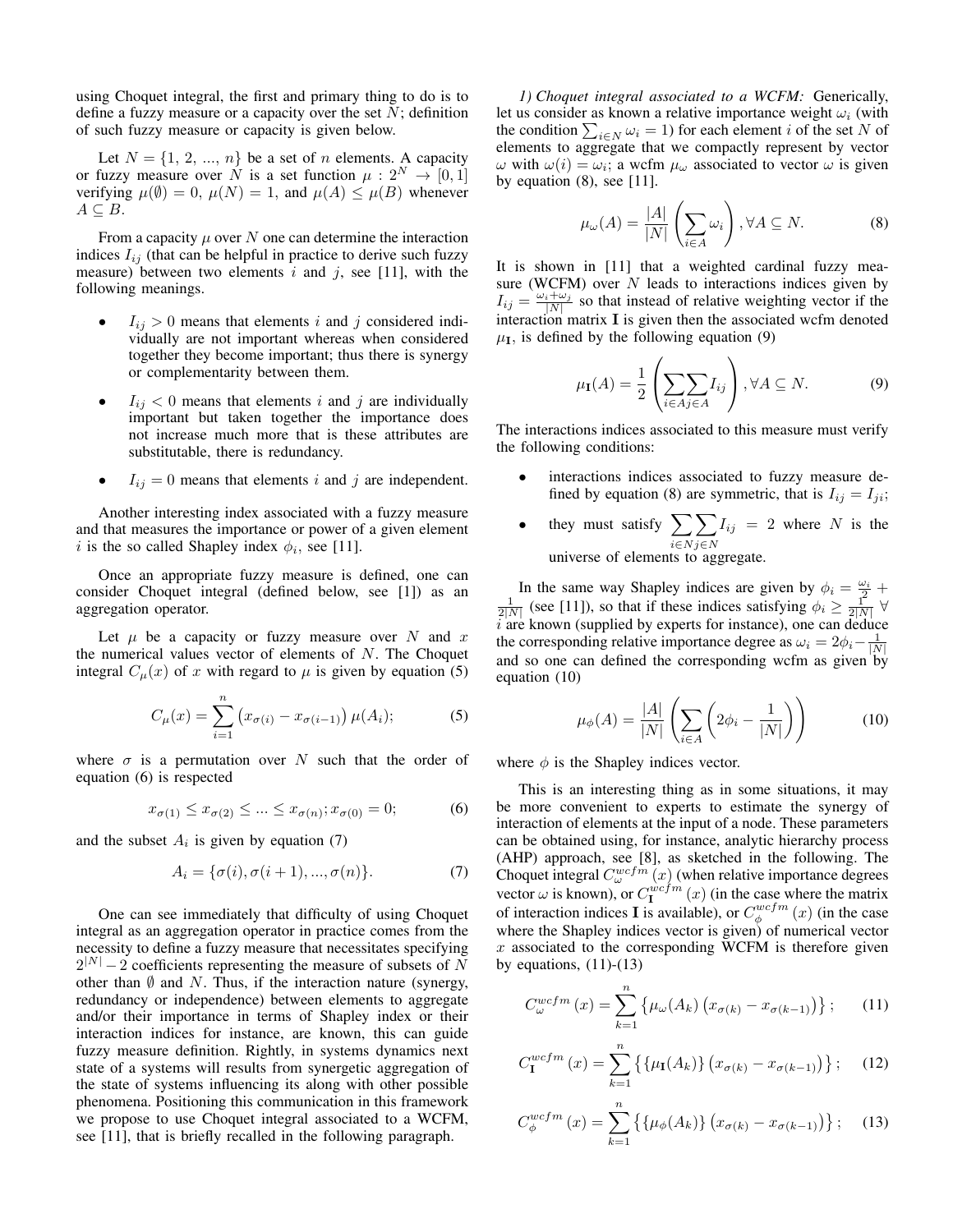where  $\sigma$  and  $A_k$  are defined as in equations (6) and (7) respectively; and  $\mu_{\omega}(A_k)$ ,  $\mu_{\mathbf{I}}(A_k)$ , and  $\mu_{\phi}(A_k)$  are given by equations (8), (9), and (10) respectively.

In practical view point, among previous indices, namely, relative importance weights  $\omega_i$ , interaction indices  $I_{ij}$ , and Shapley indices  $\phi_i$ ; relative importance degrees  $\omega_i$  and interaction indices  $I_{ij}$  are certainly those that can be easily estimated by experts using techniques such as analytic hierarchy process (AHP), see [8]. The task of estimating relative importance degrees  $\omega_i$  is a classical AHP problem; in the following we give an AHP based approach for estimating interaction indices  $I_{ij}$ .

*a) Obtaining interaction indices*  $I_{jk}$  *from AHP:* As stated in previous section, experts may be more at their ease to supply interaction index of two inputs at the input of a given node using methods such as AHP, see [8]. Let us denote by  $I_{ik}$  the interaction index of input signals j and k; using AHP analysis, this index can be found as follows: for  $j$ ,  $k$ , l, let us define  $\Phi_i(k, l)$  to be a degree measuring the extent to which  $k$  is in synergy with  $j$  compared to  $l$ ; this measure can be obtained from AHP standard table [8] and then check for consistent; the relative synergy importance degree  $v_{jk}$  of k with regards to  $j$  is therefore given by equation (14)

$$
v_{jk} = \frac{1}{|N|} \sum_{k \in N} \left( \frac{\Phi_j(k, l)}{\sum_{l \in N} (\Phi_j(k, l))} \right); \tag{14}
$$

alternatively one may choose a pivot  $p$  and compare all other elements to it to get coefficients  $\Phi_i(k, p)$  for any  $k \in N$ by answering the question "how important is element  $k$  in synergy with element  $j$  compared to element  $p$  ?" and obtain the  $\Phi_i(k, l)$  by equations (15)-(16)

$$
\Phi_j(p, p) = 1; \Phi_j(p, k) = \frac{1}{\Phi_j(k, p)}\tag{15}
$$

$$
\Phi_j(k,l) = \Phi_j(k,p)\Phi_j^i(p,l) = \frac{\Phi_j(k,p)}{\Phi_j(l,p)}.
$$
 (16)

The interaction index  $I_{jk}$  that fulfills requirements of previous paragraph is then obtained from (14) as given by equation (17)

$$
I_{jk} = \frac{\upsilon_{jk} + \upsilon_{kj}}{|N|}.\tag{17}
$$

*2) Aggregated destabilizing effect:* Let us define by  $\omega_i(t)$ the relative importance vector or eventually by  $I_i(t)$  the interaction matrix associated with  $x(t)$  at the input of node i at time instant t, then the global destabilizing effect  $d_i$  ( $\mathbf{x}_{-i}(t)$ ) at the input of node  $i$  at time  $t$  is given by one of expressions of equations (18) and (19)

$$
d_i\left(\mathbf{x}_{-i}(t)\right) = C_{\mathbf{I}_i(t)}^{wcfm} \left(\theta_i\left(\mathbf{x}_{-i}(t)\right)\mathbf{x}_{-i}(t)\right) \tag{18}
$$

$$
d_i\left(\mathbf{x}_{-i}(t)\right) = C_{\omega_i(t)}^{wcfm} \left(\theta_i\left(\mathbf{x}_{-i}(t)\right)\mathbf{x}_{-i}(t)\right) \tag{19}
$$

How input disturbance may affect the dynamics of the corresponding component systems or entity may constitute a complex mechanism; in this communication we make assumption that the dynamics of the corresponding node let say node  $i$ , in the network is a sort of combination of its actual inoperability level  $x_i(t)$  and its actual input global destabilizing effect  $d_i$  ( $\mathbf{x}_{-i}(t)$ ). How to obtain this combination is the purpose of the forthcoming paragraph.

#### *C. Dynamics model*

Dynamics describe how actual operating situations will influence future ones; basically, for a component system  $i$ , how to determine its future inoperability level  $x_i(t+1)$  from its actual inoperability level  $x_i(t)$  and the overall impact  $d_i$  ( $\mathbf{x}_{-i}(t)$ ) of the inoperability of its influencing nodes; basically  $x_i(t+1)$ will be given by equation such as  $(20)$ 

$$
x_i(t+1) = f_i(x_i(t), d_i(\mathbf{x}_{-i}(t))
$$
 (20)

where  $f_i$  is a function that should have some appropriate properties that depend on the capacity of system  $i$  to support disturbance or its weakness with regards to inoperability of its influencing systems. In order to represent a realistic time behavior of the inoperability of a system i, function  $f_i$  must fulfills some properties. It is obvious that, the operability conditions of a system are affected by other systems, the destabilization of one of them will increase its inoperability level that will affect the systems which operation conditions rely on its and so on; thus for long term all the network may be completely destabilized (that is  $x_i(t) \rightarrow 1$  when  $t \rightarrow \infty$   $\forall$  i) or operating at a certain steady state level different from its nominal operating level if corrective actions are not taken; the function  $f_i$  is therefore a non decreasing time function; if global disturbance at the input of node  $i$ is zero, this system inoperability dynamics will depend only on its internal condition that we evaluate through its internal vulnerability degree  $\alpha_i$ . The function  $f_i$  is a transfert function of a combination of internal effect and external disturbance as given by equation (21)

$$
f_i(x_i(t), d_i(\mathbf{x}_{-i}(t)) = T_i((1 + \alpha_i)x_i(t) + \beta_i d_i(\mathbf{x}_{-i}(t)))
$$
\n(21)

where  $0 \leq \beta_i \leq 1$  measures the extent to which external global inoperability will impact the inoperability of system  $i$  and  $T_i$  is an appropriate transfert function. There exists many transfert functions and the choice of the apropriate one may be application dependent and expertise may be needed to choose it; for instance  $T_i(x) = \min(1, x)$  will lead to possible complete destabilization whereas  $T_i(x) = \tanh(x)$  may result in systems reaching steady states.

Parameters  $\alpha_i$  and  $\beta_i$  will play a great role on the behavior of the system so that a sensitivity analysis with regards to these parameters may be very interesting. How to obtain them in a practical situation is also worth of investigation; risk assessment approaches can be used for this purpose, see for instance [12] and [10]. From the dynamic model described by equations (20) and (21), many scenarios can be analyzed to support sound decision making. For instance, given a shift in the operation conditions of a particular systems, one may consider evaluating how long it will take for another system to become completely inoperable or its inoperability to be increased by a certain amount ?

# III. APPLICATION

The developed model can be used in almost any socioeconomic domain when there is a need to analyze the effect of interdependency between many systems, component systems, sectors, components, etc. such as infrastructures, economic sectors, social services, etc. for the purpose of monitoring, policy evaluation, prediction, etc.. One particular domain where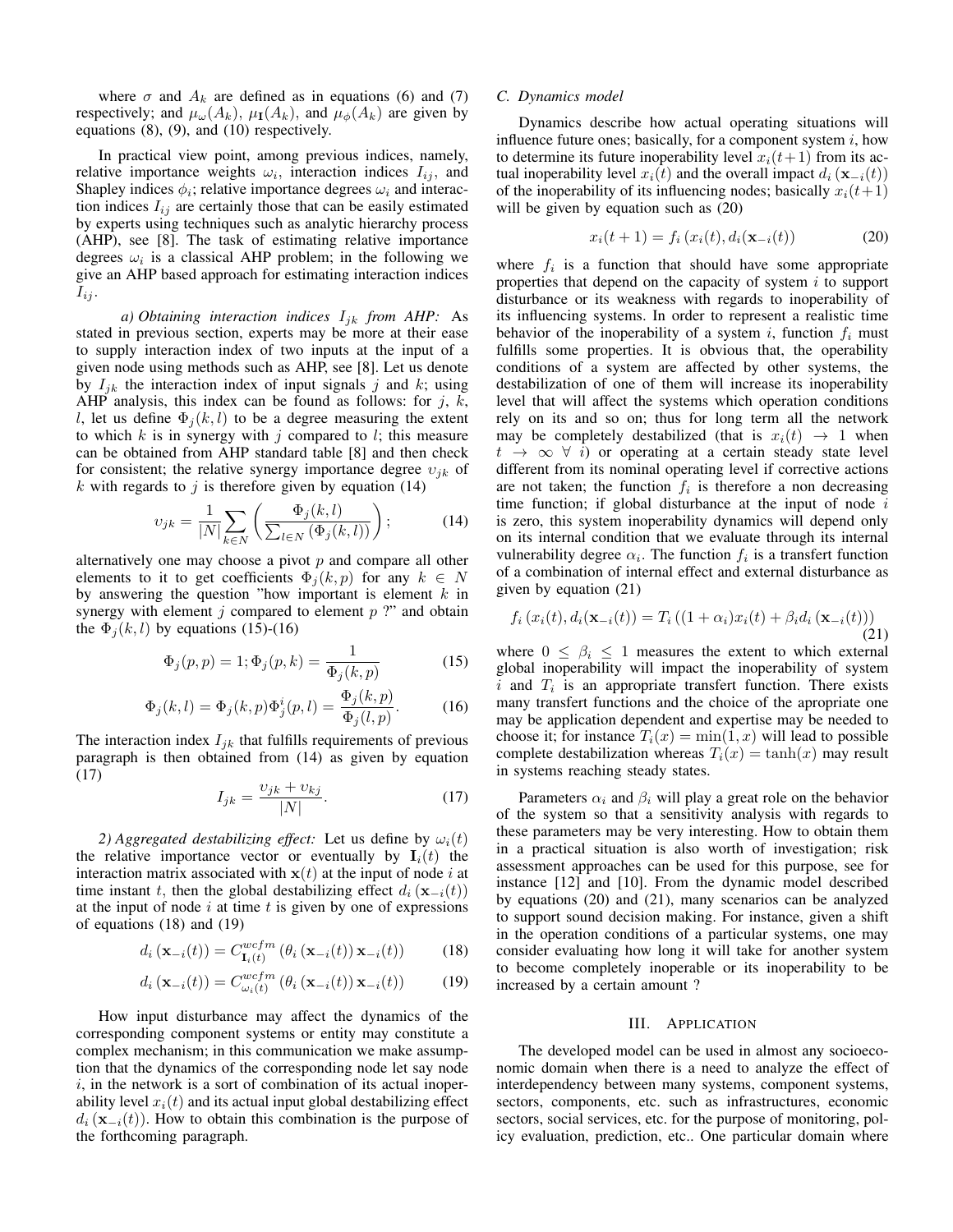this model can be helpful is the domain of risk assessment and management in terms of analyzing risk propagation because of the interdependency. Large scale, social, economical, and technical, complex systems such as that of interdependent strategic infrastructures or economic sectors systems need to be addressed in systems engineering perspectives in order to dispose of tools to aid policy and public decision makers make sound and adequate decisions. Thanks to computers performance nowadays in terms of storage capacity and processing rapidity, the possibility to study complex interconnected systems to support sound and adequate decision process in many domains becomes a reality. Furthermore, dynamics, in interconnected systems are very important as future behavior of such systems depend on the actual states of systems with which they are in relations on network basis. For risk management of strategic infrastructures purpose, decision makers may be interested to evaluate how the disruption of an infrastructure will affect the operations results of other infrastructures; see [9] for a study on interdependent economic sectors for instance. Modeling how disruptions of different infrastructures combine to affect the operating level of other infrastructures is a challenging tasks; nevertheless, one can consider in first approximation that effects combine in a synergetic way. To do so, let us consider a network of 5 infrastructures or systems (at a country or a large region level), namely: gas and oil infrastructure  $(S_1)$ ; petroleum and coal infrastructure  $(S_2)$ ; electricity supply infrastructure  $(S_3)$ ; water supply infrastructure  $(S_4)$ ; and road transport infrastructure  $(S_5)$ .

This application is extracted from [7] for illustrative purpose; in the original study of [7], 7 infrastructures were considered including banking and communication besides of that considered here. The main purpose in that study was to estimate the ripple impact risk (measured in terms of a certain amount of financial loss by solving a static equation) on the considered infrastructure of a scenario of attack on petroleum and coal infrastructure with a certain amount of loss. The estimated "vulnerability coefficients" was done using a public data from Australia; coefficients corresponding to our selected 5 infrastructures are given on the following Table 1.

|                | S <sub>1</sub> | $S_2$  | $S_3$  | $\mathrm{S}_{4}$ | $S_{5}$ |
|----------------|----------------|--------|--------|------------------|---------|
| $\mathrm{S}_1$ | 0.0181         | 0.4571 | 0.0328 |                  | 0.0001  |
| $\mathrm{S}_2$ | 0.0051         | 0.0235 | 0.0132 | 0.0041           | 0.1274  |
| $S_3$          | 0.0036         | 0.0017 | 0.1700 | 0.0105           | 0.0030  |
| $S_4$          | 0.0001         | 0.0014 | 0.0065 | 0.0360           | 0.0202  |
| $\mathrm{S}_5$ | 0.0012         | 0.0020 | 0.0049 | 0.0014           | 0.0472  |

|  |  |  |  | Table 1: raw data from [7] |  |
|--|--|--|--|----------------------------|--|
|--|--|--|--|----------------------------|--|

Here, our intention is to develop a dynamic model to simulate scenarios such as "how long it will take before the whole system or some sub-systems will become completely inoperating or operating at a steady state different from their nominal operating levels given that one particular sub-system operating capacity is reduced by a certain percentage?" From the matrix of Table 1, we interpret, for our study, the coefficient on the diagonal as the one step internal vulnerability coefficient  $\alpha_i$  of the the corresponding infrastructure and the sum of the rest of coefficients of the corresponding line as its one step external vulnerability coefficient  $\beta_i$ , so that they are given by

following equations (22) and (23)

| $\alpha = [ 0.0181 \quad 0.0235 \quad 0.1700 \quad 0.0360 \quad 0.0472 ]$ (22) |  |  |  |
|--------------------------------------------------------------------------------|--|--|--|
| $\beta = [0.4900 \quad 0.1499 \quad 0.0188 \quad 0.0282 \quad 0.0095]$ (23)    |  |  |  |

To obtain the relative external influence matrix  $\omega = [\omega_{ij}]$ , we normalize data of previous table when disregarding coefficients on the diagonal to obtain the matrix of following equation (24)

|  |  | $\omega = \left[\begin{array}{ccccc} 0 & 0.9328 & 0.0669 & 0 & 0.0003 \\ 0.0343 & 0 & 0.0883 & 0.0275 & 0.8499 \\ 0.1910 & 0.0894 & 0 & 0.5577 & 0.1620 \\ 0.0039 & 0.0507 & 0.2312 & 0 & 0.7142 \\ 0.1285 & 0.2064 & 0.5176 & 0.1476 & 0 \end{array}\right] \eqno(24)$ |  |
|--|--|-------------------------------------------------------------------------------------------------------------------------------------------------------------------------------------------------------------------------------------------------------------------------|--|
|  |  |                                                                                                                                                                                                                                                                         |  |
|  |  |                                                                                                                                                                                                                                                                         |  |
|  |  |                                                                                                                                                                                                                                                                         |  |
|  |  |                                                                                                                                                                                                                                                                         |  |

where  $\omega_{ij}$  is the relative importance degree of j on i; meaning that:

- The external inoperability that will affect the inoperabilities of gas and oil infrastructure  $(S_1)$  are petroleum and coal infrastructure  $(S_2)$ , electricity supply infrastructure  $(S_3)$ , and the road transportation in the proportion 93.28%, 6.69%, and 0.03% respectively; whereas water supply  $(S_4)$  does not have influence on gas and oil infrastructure.
- Petroleum and coal infrastructure  $(S_2)$  will be mostly influenced by road transportation  $(S_5)$  for 84.99%, followed by electricity supply infrastructure  $(S_3)$  for 8.83%, gas and oil infrastructure for 3.43% and finally by water supply for 2.75%.
- The inoperability of electricity supply infrastructure  $(S_3)$  will be increased by the inoperability of water supply infrastructure  $(S_4)$ , gas and oil infrastructure  $(S_1)$ , road transportation infrastructure  $(S_5)$ , and petroleum and coal infrastructure  $(S_2)$ , with the relative importance of 55; 77%, 19.10%, 16.20%; and 8.94% respectively.
- Water supply infrastructure  $(S_4)$  functioning conditions will be degraded by inoperability of road transportation infrastructure  $(S_5, 71.42\%)$ , electricity supply infrastructure  $(S_3, 23.12\%)$ , petroleum and coal infrastructure  $(S_2, 5.07\%)$ , and gas and oil infrastructure  $(S_1, 0.39\%).$
- The inoperability of road transportation infrastructure  $(S<sub>5</sub>)$  will be affected by the inoperability of electricity supply infrastructure  $(S_3, 51.76\%)$ , petroleum and coal infrastructure  $(S_2, 20.64\%)$ , water supply  $(S_4,$ 14.76%), and gas and oil infrastructure  $(S_1, 12.85\%).$

From dynamic model (21), many scenarios can be tested; for instance how disruption on petroleum and coal infrastructure  $(S_2)$  will affect the operating level of other infrastructure: let us suppose that at  $t = 0$ , petroleum and coal supply is cut by 20% of its nominal level, following Figure 1 shows how the other infrastructures inoperability will behave.

One can analyze results shown on Figure 1 as following, two infrastructures namely gas and oil infrastructure  $(S_1)$ and electricity supply infrastructure  $(S_3)$  are very sensitive to operating condition of petroleum and coal infrastructure;